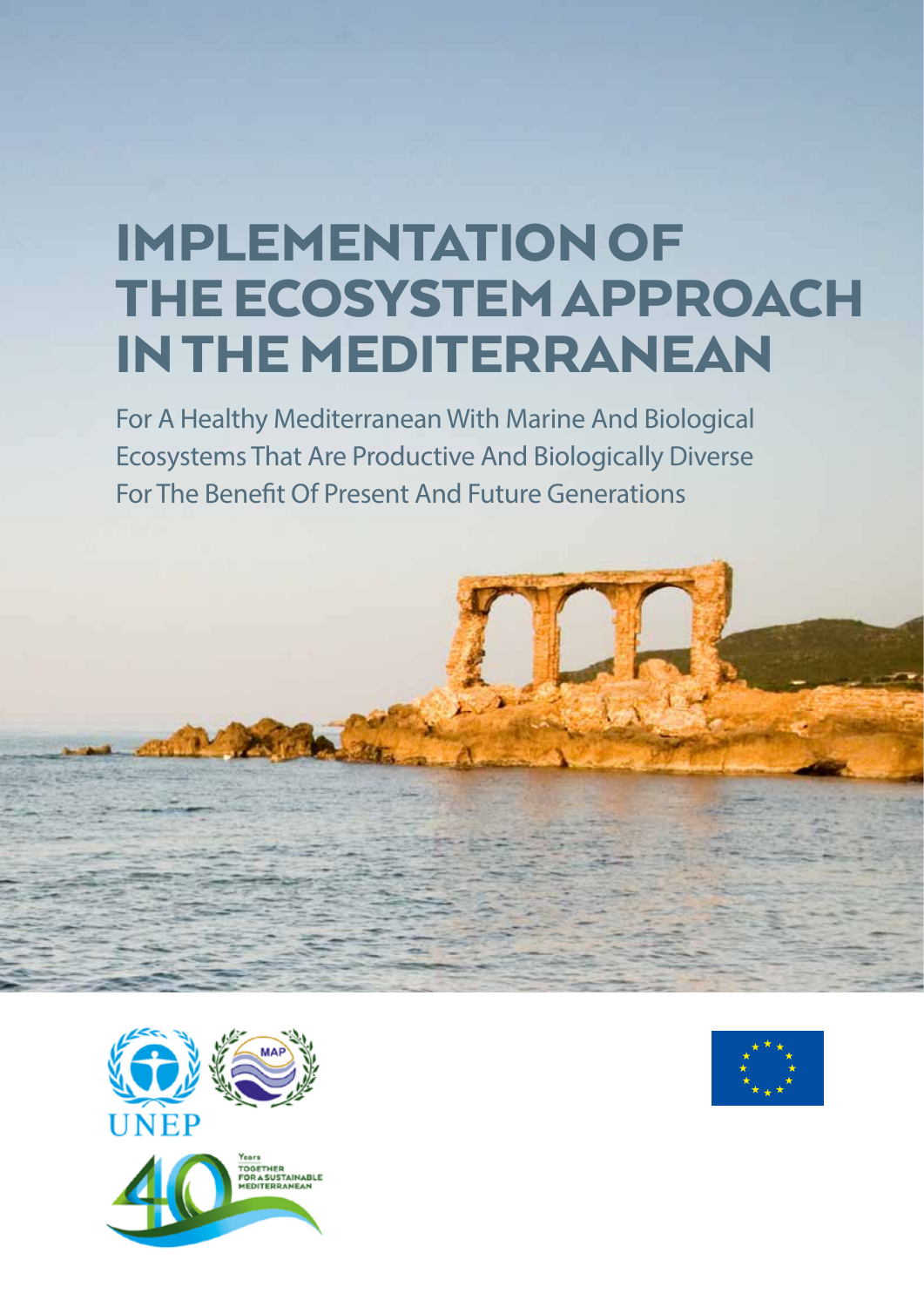The UNEP/MAP<sup>1</sup> Barcelona Convention for the Protection of the Marine Environment and the Coastal Region of the Mediterranean (UNEP/MAP Barcelona Convention<sup>2</sup>) and its seven Protocols provide the political and legal framework for the protection of the marine environment and the coastal areas of the Mediterranean region.

The Ecosystem Approach (EcAp) is a strategy for the integrated management of land, water and living resources that promoted conservation and sustainable use in an equitable way. As such, it is the guiding principle to all policy implementation and development undertaken under the auspices of UNEP/MAP Barcelona Convention.

EcAp also refers to a specific process under the UNEP/ MAP Barcelona Convention, as its Contracting Parties have committed to implement the ecosystem approach in the Mediterranean with the ultimate objective of achieving the good environmental status (GES) of the Mediterranean Sea and Coast. This process aims to achieve GES through informed management decisions, based on integrated quantitative assessment and monitoring of the Marine and Coastal Environment of the Mediterranean.

Mainstreaming EcAp into the work of UNEP/MAP Barcelona Convention and achieving the GES of the Mediterranean Sea and Coast through the EcAp process have been supported by the EU-funded project entitled "Implementation of the Ecosystem Approach in the Mediterranean by the Contracting Parties in the Context of the Barcelona Convention for the Protection of the Marine Environment and the Coastal region of the Mediterranean and its Protocols" (EcAp-MED project 2012-2015).

Project activities and outputs were delivered by a team composed of all UNEP/MAP components under overall guidance of the Coordinating Unit, but they could not have been achieved without the overall ownership (and leadership) of the Contracting Parties to the Barcelona Convention.



# **11 ECOLOGICAL OBJECTIVES**

- 1. Biodiversity is maintained or enhanced.
- 2. Non-indigenous species do not adversely alter the ecosystem.
- 3. Populations of commercially exploited fish and shellfish are within biologically safe limits.
- 4. Alterations to components of marine food webs do not have long-term adverse effects.
- 5. Human-induced eutrophication is prevented.
- 6. Sea-floor integrity is maintained.
- 7. Alteration of hydrographic conditions does not adversely affect coastal and marine ecosystems.
- 8. The natural dynamics of coastal areas are maintained and coastal ecosystems and landscapes are preserved.
- 9. Contaminants cause no significant impact on coastal ad marine ecosystems and human health.
- 10. Marine and coastal litter does not adversely affect coastal and marine ecosystems.
- 11. Noise from human activities cause no significant on marine and coastal ecosystems.

**<sup>1</sup> The Mediterranean Action Plan (MAP) was approved in 1975 as the institutional framework for cooperation in addressing common challenges of environmental degradation by the Mediterranean riparian countries and the European Commission. The United Nations Environment Programme (UNEP) provides Secretariat Services to the Contracting Parties through its MAP Coordinating Unit, established in Athens in 1982, on the basis of a Host Country Agreement between Greece and UNEP.**

**<sup>2</sup> The Convention for the Protection of the Mediterranean Sea Against Pollution (Barcelona Convention) was adopted in 1976, together with two Protocols addressing prevention of pollution by dumping from ships and aircraft, and cooperation in combating pollution in cases of Emergency. Today the Barcelona Convention has seven (7) Protocols, covering areas such as biodiversity protection and integrated coastal zone management, next to pollution.**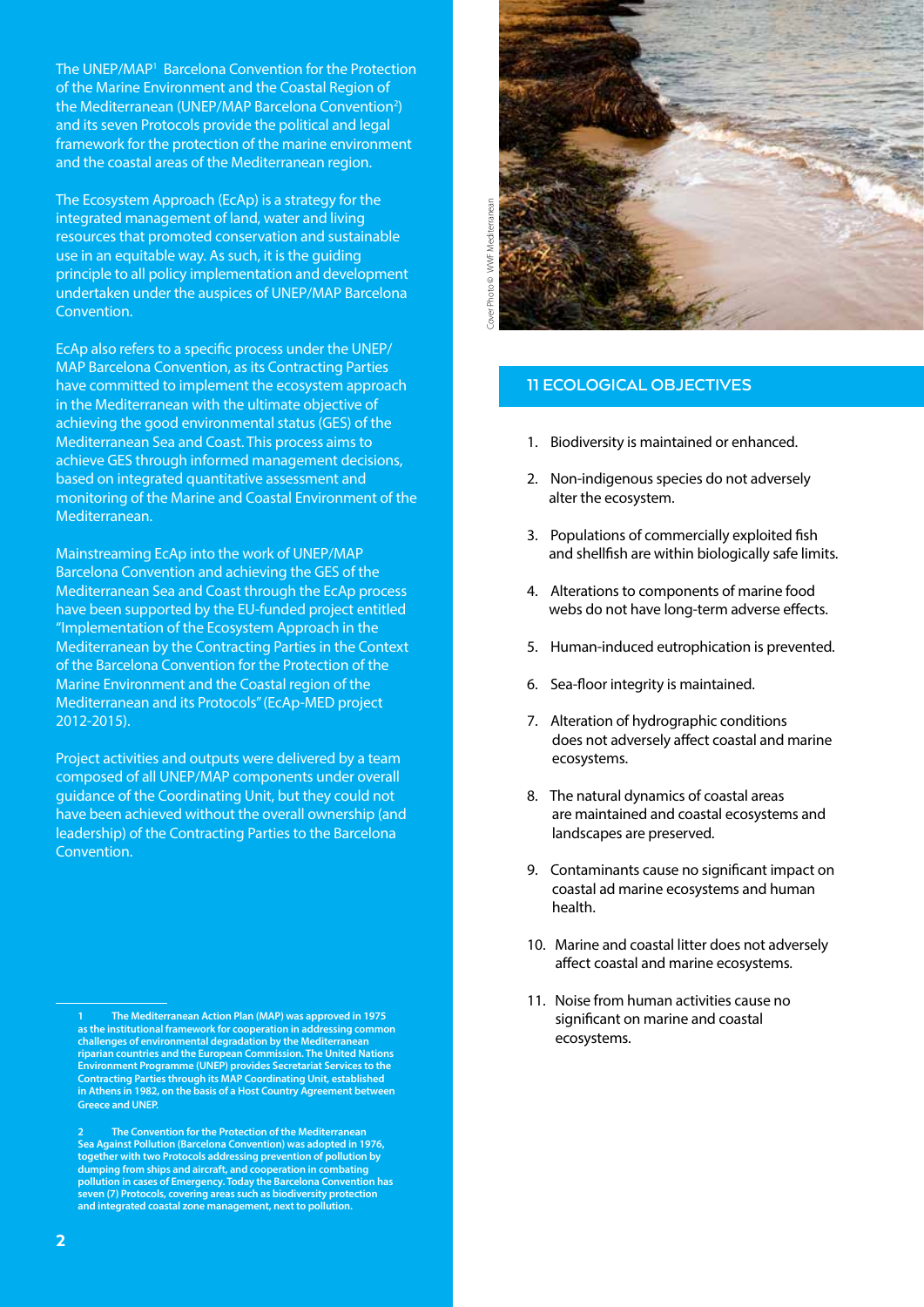## **A Historical Overview: Decisions of the Contracting Parties to the Barcelona Convention on the Ecosystem Approach**

Through Decision IG.17/6 the Contracting Parties to the Barcelona Convention have committed to progressively apply EcAp to the management of human activities with the goal of effecting real change in the Mediterranean marine and coastal environment. Decision IG.17/6 outlines a roadmap for the implementation of EcAp, consisting of several subsequent steps, such as the development of ecological objectives, operational objectives and respective indicators, the development of GES descriptors and targets, monitoring programmes, and finally the necessary management measures and programmes to achieve GES.

Decision IG.20/4 on "Implementing the Ecosystem Approach Roadmap", following up on Decision IG.17/6, validated the work done so far regarding the 11 ecological objectives, operational objectives and indicators for the Mediterranean. It also mandated the Secretariat to prepare an EcAp Monitoring Programme, to determine GES and targets and to prepare an in-depth socio-economic analysis of human activities that impact on, or benefit from, the quality and ecological health of coastal and marine ecosystems. Finally, it asked to integrate EcAp in the overall work of UNEP/MAP Barcelona Convention and mandated the Secretariat to establish an EcAp governance framework.

As most relevant milestone of the 18<sup>th</sup> Ordinary Meeting of the Contracting Parties (COP 18, 2013), Decision IG.21/3 on the "Ecosystem Approach including adapting definitions of Good Environmental Status (GES) and targets" (the EcAp Decision) expresses the agreement on regionally common targets, lists of indicators to achieve GES in the Mediterranean, and an integrated list of Mediterranean GES, targets and indicators. A specific timeline was adopted in this EcAp Decision on how to develop and implement an Integrated Mediterranean Monitoring and Assessment Programme by the 19th Meeting of the Contracting Parties, following the 6 year EcAp cycles structure (with second EcAp cycle in the Mediterranean of 2016-2021). It was also agreed, that after the initial phase of implementation of the Integrated Monitoring and Assessment Programme (2016-2019), the draft Integrated Mediterranean Monitoring and Assessment Programme will be reviewed and in case necessary amended, in light of lessons learnt during the first years of its implementation.

The same decision also welcomed the work done on the socio-economic assessment, endorsed the EcAp governance framework with the key governing role of the EcAp Coordination Group, and reiterated the importance of EcAp as the guiding principle for the work of UNEP/MAP Barcelona Convention.

The EU-funded EcAp-MED project 2012-2015 with its 1,716,000 EUR budget was instrumental in the development and the implementation of all the decisions described above. Based on Decision IG.21/17 of COP 18, the Mediterranean Trust

## **The key steps towards the Mediterranean Quality Status Report (2023):**

**1. Biennium 2014-2015: Essential Technical Groundwork,** such as the development of Monitoring and Assessment Guidelines (methodological, technical issues, scope, feasibility, quality control, cost-effectiveness, common indicators) with the full involvement of national experts and the scientific community and all UNEP-MAP components;

### **2 Biennium 2016-2017: Start of new EcAp Cycle and Implementation**

The integrated monitoring and assessment programme is to run on a 2 year initial basis in order to assess the effectiveness of the programmes, perform further gap analysis and establish needs for adaptation.

### **3. Biennium 2018-2019: Continue Implementation and Address Gaps**

COP 21 will assess the achievements of the initial monitoring and agree on adaptation needs and on the next phase of the Integrated Monitoring and Assessment Programme.

**4. Biennium 2020-2021: Evaluate the State of Achievement of GES in the Mediterranean Region**

COP 22 will assess the overall status and provide guidance for the preparation of the Quality Status Report by 2023.

Fund also supports the implementation of the EcAp process since 2014, with almost forth of its activities budget devoted to EcAp during the period of 2014-2015 (444 000 EUR).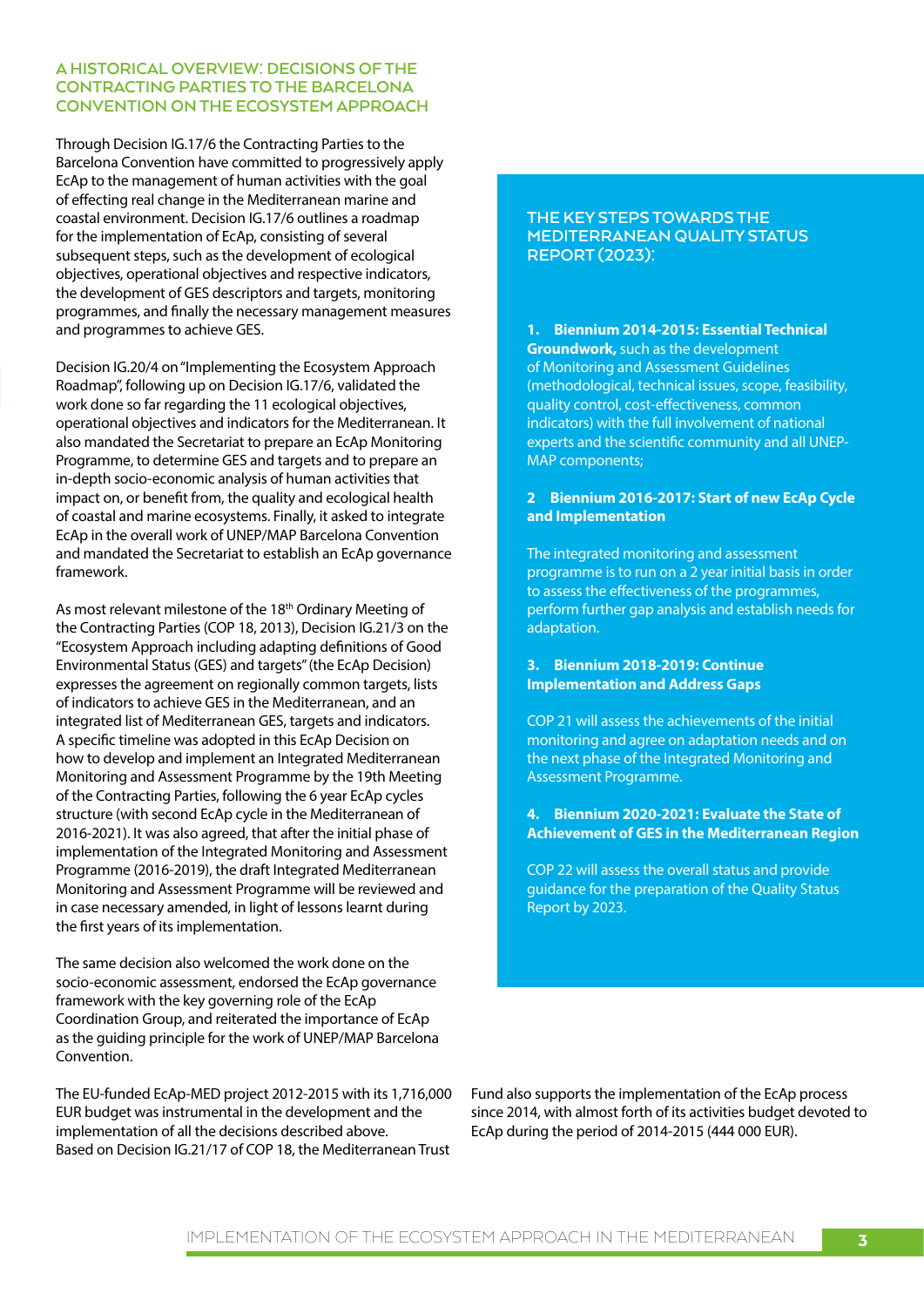## **1. Progress towardsaUNEP/MAP Barcelona Convention Integrated Monitoring Programmeand Assessment Programme**

Following the EcAp Roadmap, Contracting Parties have committed to achieve GES of the Mediterranean Sea and Coast, which requires ways to measure the status of the Mediterranean waters in a qualitative manner.

The agreed timeline of the EcAp Decision aims at the achievement of an Integrated Monitoring and Assessment Programme by COP 19 and at the development of a Quality Status Report (QSR), covering all agreed Ecological Objectives by 2023.

The QSR will be developed in close consultation with the Contracting Parties and the scientific community, using the existing governance structure. It will provide, for the first time in the Mediterranean, an assessment of the status of the marine and coastal environment, following regionally common indicators and targets in an integrated manner, covering areas such as pollution and marine litter, biodiversity and nonindigenous species, and coast and hydrography. During the biennium 2014-2015, work has focused at expert level on the development of the main elements of a draft Integrated Monitoring and Assessment Programme, with specific meetings of the Integrated Correspondence Group on GES and Targets, Biodiversity and NIS, Pollution and Litter, Coast and Hydrography, and Monitoring.

# **2. Undertaking of a Socio-economic Analysis**

With the support of the EcAp-MED project 2012-2015, in order to complement the EcAp initial assessment, a socio-economic analysis of the human activities was undertaken in the course of 2013-2014. The socio-economic analysis covers fisheries, aquaculture, maritime transport, recreational activities, oil industry and offshore, with a focus both on regional and sub-regional scales. The analysis paid attention also to the costs of degradation for human wealth in the absence of the implementation of the relevant actions plans and programmes of measures aiming to achieve or maintain GES.

In addition, to foster a common understanding at national level, national socio-economic pilot cases were also undertaken in the framework of Regoko, a GEF / World bank funded programme (in Lebanon, Tunisia, Morocco and Egypt), which resulted in national guidelines on economic and social analysis (so-called ESA National Guidelines).

## **3. Undertakingan EcAp Pilot Activity on the Coastal Land-use Change Common Indicator**

Taking into account the EcAp Decision and the recommendations of the Correspondence Group on Monitoring Coast and Hydrography, which put the land use change indicator on the list of candidate common

In the context of the Barcelona Convention a common indicator is an indicator that summarizes data into a simple, standardized and communicable figure, is ideally applicable in the whole Mediterranean basin, at least at the level of sub-regions, and is monitored by all Contracting Parties. A common indicator is able to give an indication of the degree of threat or change in the marine ecosystem and can deliver valuable information to decision makers.

1. On the side: list of Common Indicators Habitat distributional range (EO1);

2. Condition of the habitat's typical species and communities (EO1);

3. Species distributional range (EO1 related to marine mammals, seabirds, marine reptiles);

4. Population abundance of selected species (EO1, related to marine mammals, seabirds, marine reptiles);

5. Population demographic characteristics (EO1, e.g. body size or age class structure, sex ratio, fecundity rates, survival/ mortality rates related to marine mammals, seabirds, marine reptiles);

6. Trends in abundance, temporal occurrence and spatial distribution of non-indigenous species, particularly invasive, non-indigenous species, notably in risk areas (EO2, in relation to the main vectors and pathways of spreading of such species);

7. Concentration of key nutrients in water column (EO5);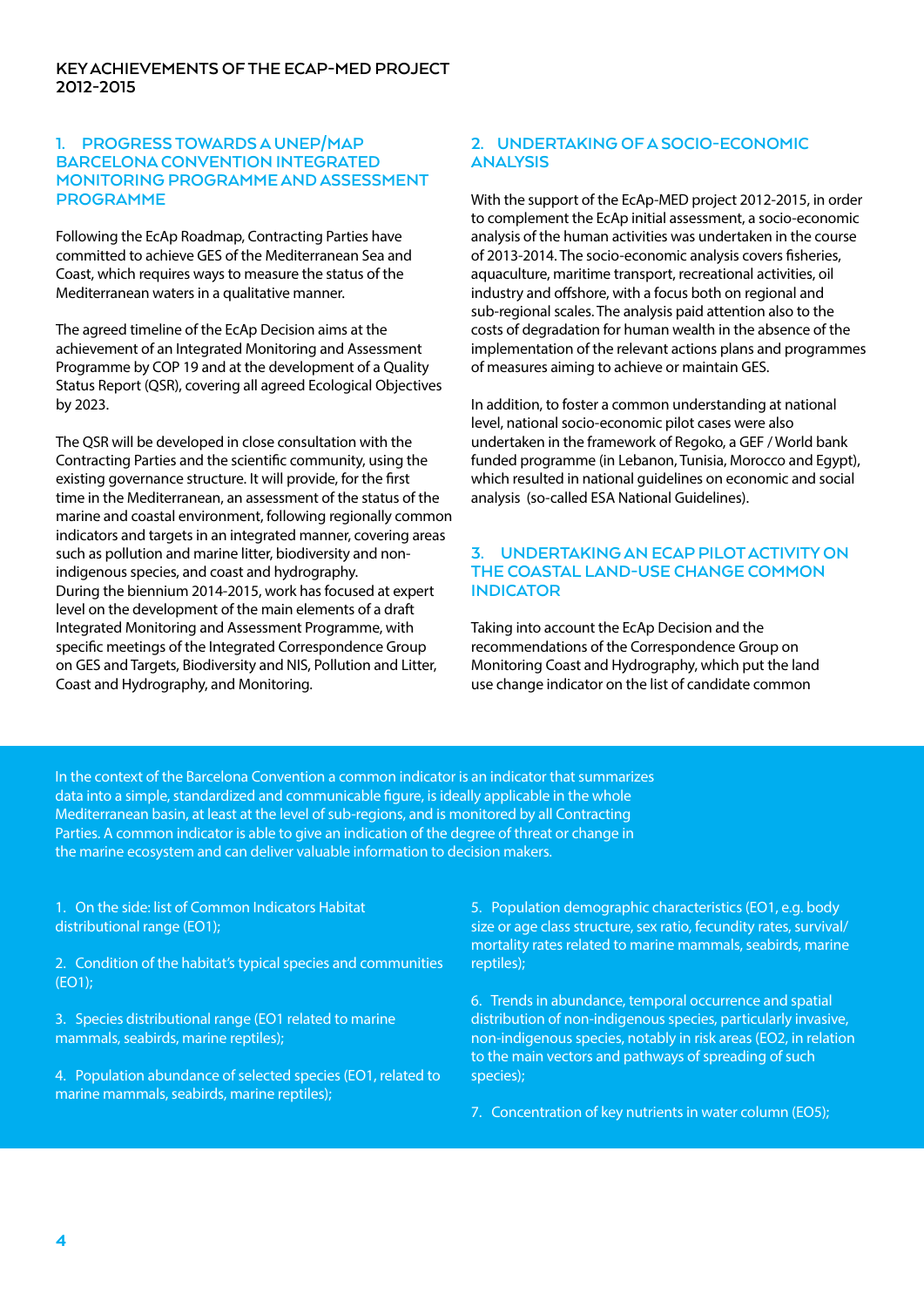

indicators, it was agreed to test this indicator at a sub-regional Mediterranean level, before including it in the initial phase of the Integrated Monitoring and Assessment Programme from 2016 on.

All the Adriatic countries indicated their interest to participate in such a pilot "EcAp indicator testing". The project is on-going.

8. Chlorophyll-a concentration in water column (EO5);

9. Location and extent of the habitats impacted directly by hydrographic alterations (EO7);

10. Length of coastline subject to physical disturbance due to the influence of man-made structures (EO8);

11. Concentration of key harmful contaminants measured in the relevant matrix (EO9, related to biota, sediment, seawater);

12. Level of pollution effects of key contaminants where a cause and effect relationship has been established (EO9);

13. Occurrence, origin (where possible) extent of acute pollution events (e.g. slicks from oil, oil products and hazardous substances) and their impact on biota affected by this pollution (EO9);

14. Actual levels of contaminants that have been detected and number of contaminants which have exceeded maximum regulatory levels in commonly consumed seafood (EO9);

15. Percentage of intestinal enterococci concentration measurements within established standards (EO9);

16. Trends in the amount of litter washed ashore and/or deposited on coastlines (EO10);

17. Trends in the amount of litter in the water column including microplastics and on the seafloor (EO10);

18. Candidate Indicator: Trends in the amount of litter ingested by or entangling marine organisms focusing on selected mammals, marine birds and marine turtles (EO10);

19. Candidate Indicator: Coastal ecosystems and landscapes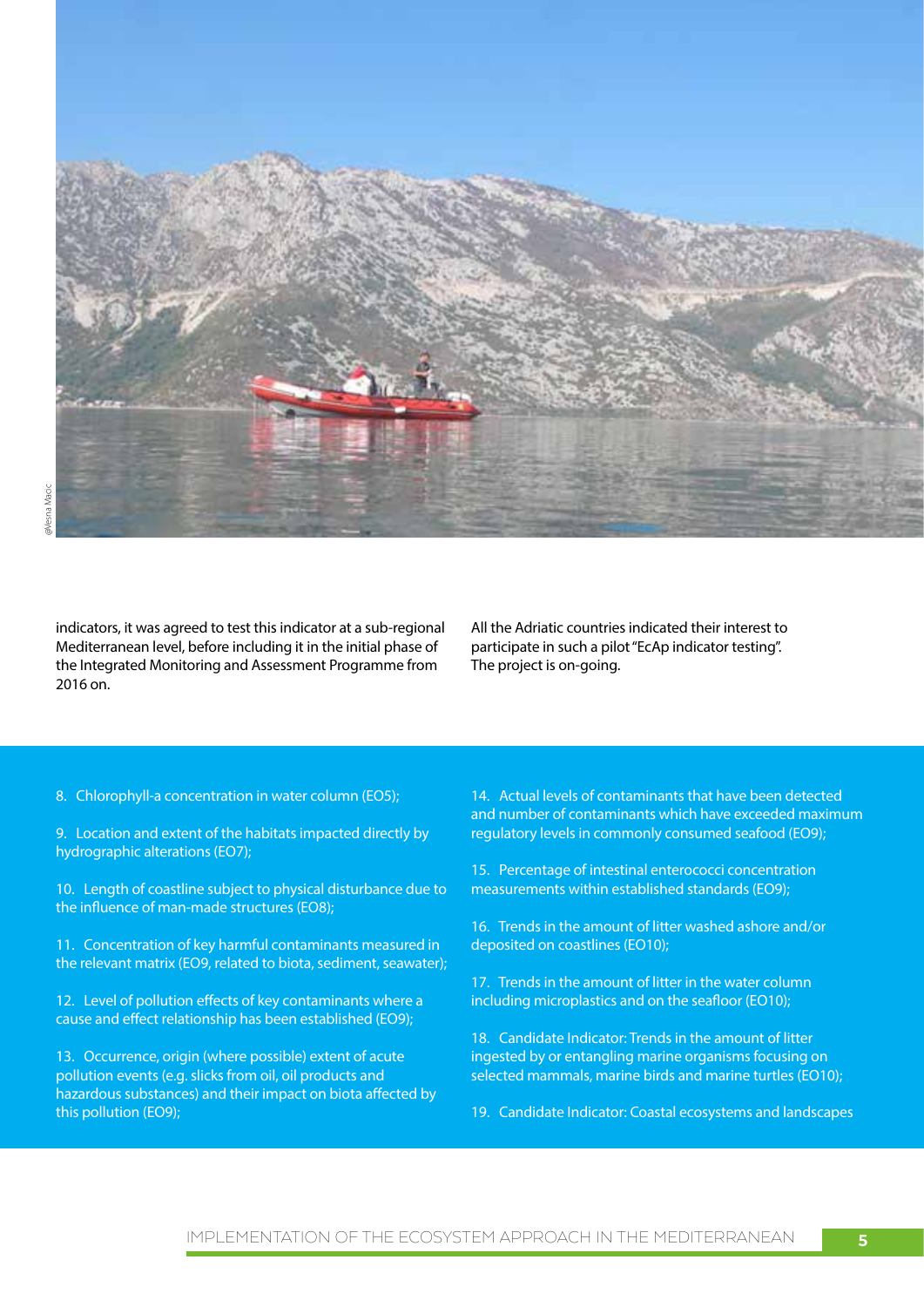

## **4. Supportto the Establishment of SPAMIs in the Open Seas**

The EcAp-MED project 2012-2015 has supported the establishment of a joint network of Specially Protected Areas of Mediterranean Importance (SPAMIs) embracing the open seas and including the deep seas. Progress has been made by continuing sub-regional consultation processes to establish SPAMIs in the three priority areas of the Alboran Sea, the Adriatic Sea and the Sicily Channel/Tunisian Plateau.

Consultation meetings have taken place among the neighbouring countries and specific draft Roadmaps have been agreed for all priority sites, indicating the way forward in the process to identify, establish and declare SPAMIs in the open seas.

Furthermore, for each priority area, thematic reports, containing compiled and new scientific data, have been elaborated (specifically thematic reports on Cetaceans, Seabirds and Fisheries, with emphasis in elasmobranches) and ecosystem information has been prepared.

### **5. Supportto the Development of an Offshore Action Plan**

The Protocol for the Protection of the Mediterranean Sea against Pollution Resulting from Exploration and Exploitation of the Continental Shelf and Seabed and its Subsoil (Offshore Protocol) was adopted in 1994 and entered into force in 2011 at a time of increasing deep-sea drilling in the Mediterranean. COP 17 recognized the need to take swift action to transform the Protocol into an effective protection tool. It adopted Decision IG. 20/12 requesting the Coordinating Unit and REMPEC to take measures to implement the Protocol through an Action Plan that is supported by the EcAp-MED project 2012-2015. Through the following activities:

• A benchmarking exercise of current and planned offshore activities in the Mediterranean Area has been carried out through the dissemination of a questionnaire to all Contracting Parties to the Barcelona Convention. Replies received from 10 Countries out of 21 were analysed and compiled in a document submitted to all Contracting Parties;

• Reviewing international best practices and compiling them in a document disseminated to all Contracting Parties. The document provides a set of recommendations, which were reviewed by all Contracting Parties to identify priorities to be considered within the Action Plan;

• Three Offshore Protocol Working Group Meetings were held in 2013 and 2014;

• The draft Action Plan was developed, presented and adopted by the Offshore Protocol Working Group Meeting in in June 2014.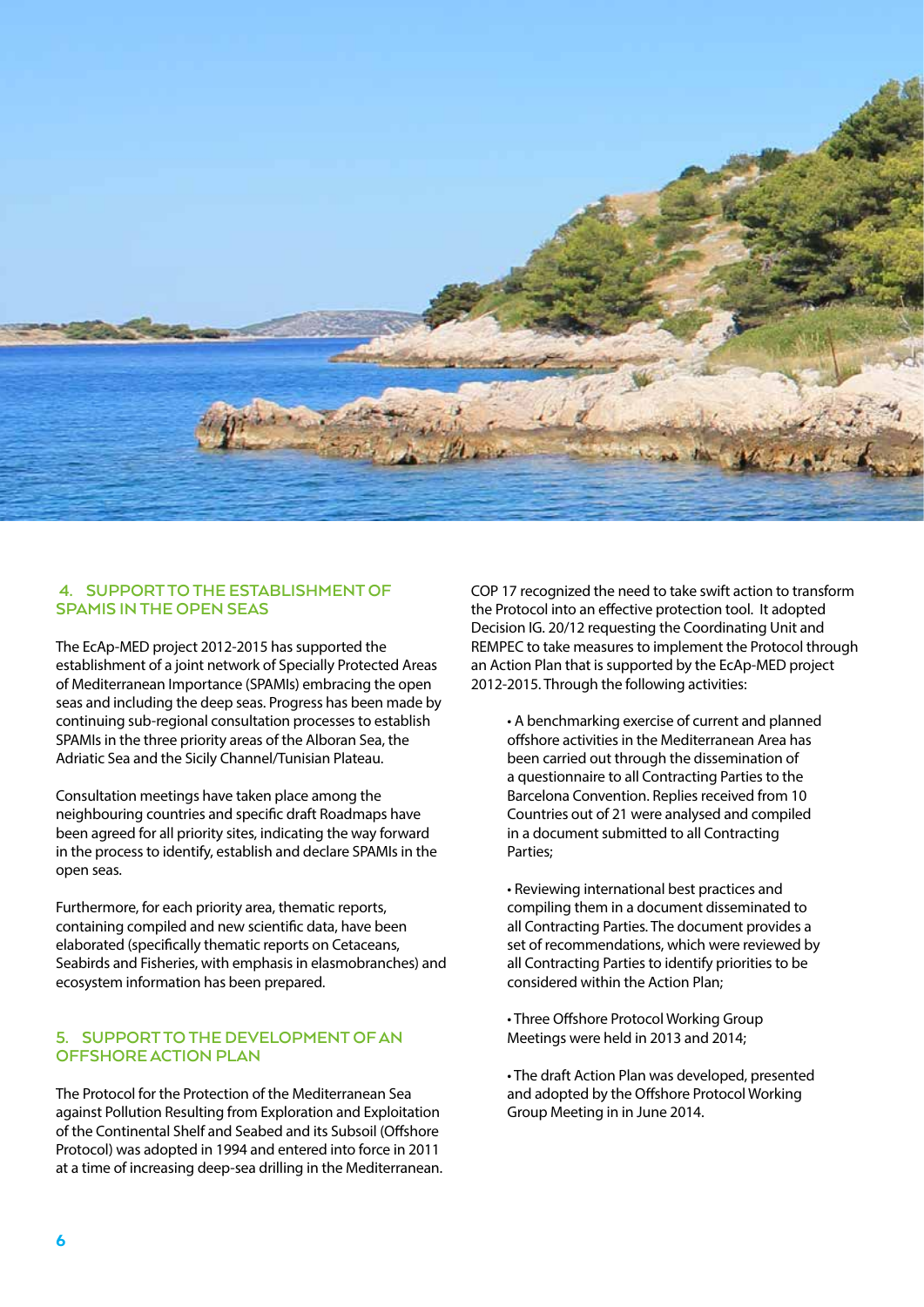

## **6. SUPPORT TO THE IMPLEMENTATION OF MARINE LITTER REGIONAL PLAN**

The EcAp-MED project 2012-2015 has contributed to the successful implementation of the Regional Plan on Marine Litter (Decision IG.21/7) with the following activities:

a) undertaking, in line with Article 11 of the Regional Plan, an assessment of marine litter based on previous assessment and additional existing information, including on lost fishing gears; complement the preparation of the Integrated Monitoring and Assessment Programme with specific elements on marine litter, by ensuring contribution from the respective national experts;

b) developing guidelines for marine litter monitoring programme implementation to ensure a coordinated and comparable outcome in the region;

c) enhancing public and decision makers awareness and commitments on marine litter issue in synergy with Marlisco Project, targeting non-EU countries.